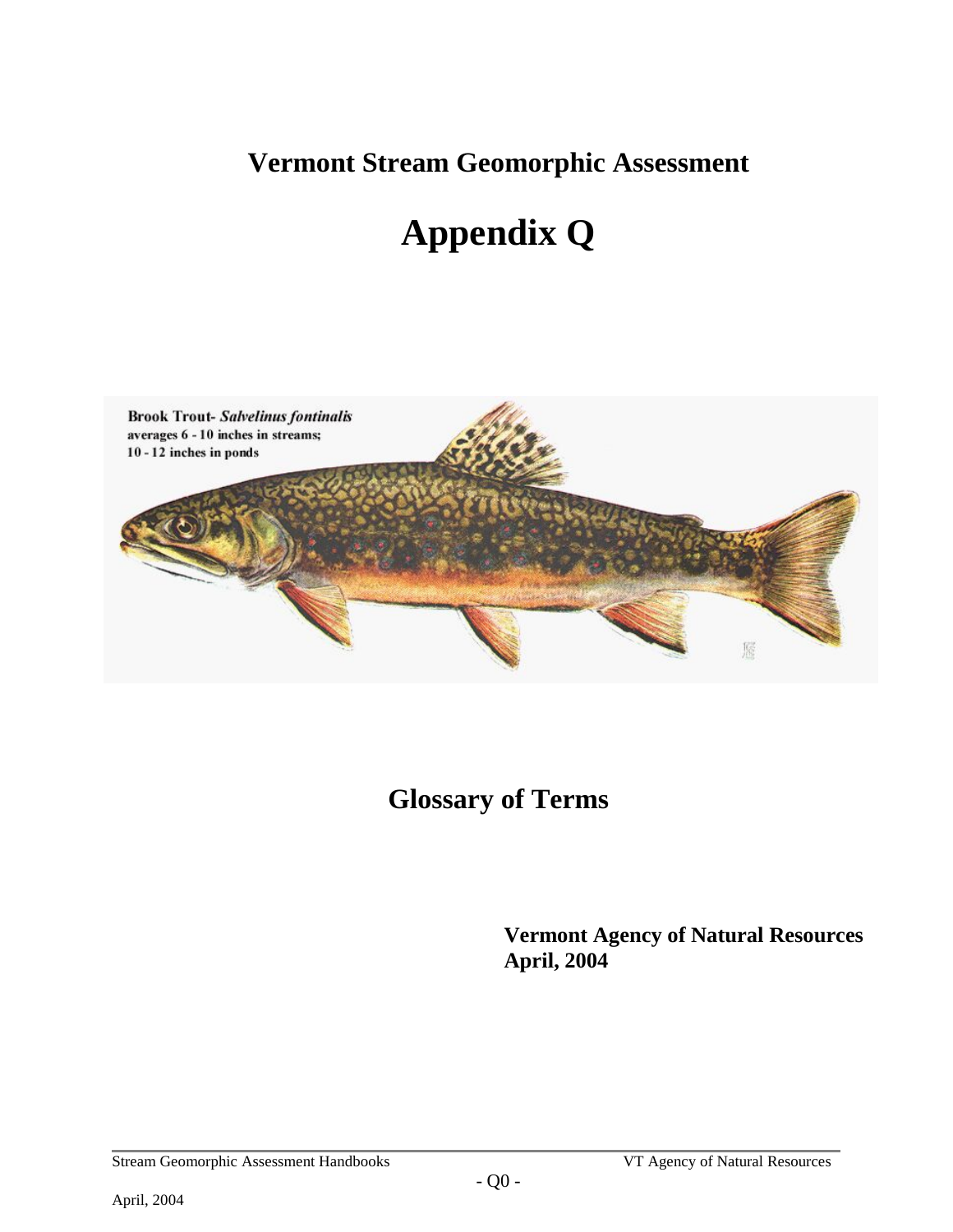## **Glossary of Terms**

#### **Adapted from:**

ERDC TN-EMRRP-SR-01 1 **Glossary of Stream Restoration Terms**

*by Craig Fischenich..* February 2000 USAE Research and Development Center, Environmental Laboratory, 3909 Halls Ferry Rd., Vicksburg, MS 39180

## **OVERVIEW**

Following is a glossary of terms commonly used in stream geomorphic assessment.

## **TERMS**

**Acre** -- A measure of area equal to 43,560 ft 2(4,046.87 m2). One square mile equals 640 acres.

**Adjustment process --**or type of change, that is underway due to natural causes or human activity that has or will result in a change to the valley, floodplain, and/or channel condition (e.g., vertical, lateral, or channel plan form adjustment processes)

**Aggradation** -- A progressive buildup or raising of the channel bed and floodplain due to sediment deposition. The geologic process by which streambeds are raised in elevation and floodplains are formed. Aggradation indicates that stream discharge and/or bed-load characteristics are changing. Opposite of degradation. **Algae** -- Microscopic plants that grow in sunlit water containing phosphates, nitrates, and other nutrients. Algae, like all aquatic plants, add oxygen to the water and are important in the fish food chain. **Alluvial** -- Deposited by running water. **Alluvium** -- A general term for detrital deposits make by streams on riverbeds, floodplains, and alluvial fans; esp. a deposit of silt or silty clay laid down during time of flood. The term applies to stream deposits of recent time. It does not include subaqueous sediments of seas or lakes. **Anadromous** -- Pertaining to fish that spend a

part of their life cycle in the sea and return to freshwater streams to spawn.

**Aquatic ecosystem** -- Any body of water, such as a stream, lake, or estuary, and all organisms and nonliving components within it, functioning as a natural system. **Armoring** -- A natural process where an erosion-resistant layer of relatively large particles is established on the surface of the streambed through removal of finer particles by stream flow. A properly armored streambed generally resists movement of bed material at discharges up to approximately 3/4 bank-full depth. **Augmentation (of stream flow)** – Increasing flow under normal conditions, by releasing storage water from reservoirs. **Avulsion** -- A change in channel course that occurs when a stream suddenly breaks through its banks, typically bisecting an overextended meander arc.

**Backwater** -- (1) A small, generally shallow body of water attached to the main channel, with little or no current of its own, or  $(2)$  A condition in subcritical flow where the water surface elevation is raised by downstream flow impediments.

**Backwater pool --** A pool that formed as a result of an obstruction like a large tree, weir, dam, or boulder.

**Bank stability** -- The ability of a streambank to counteract erosion or gravity forces.

**Bankfull channel depth** -- The maximum depth of a channel within a riffle segment when flowing at a bank-full discharge. **Bankfull channel width** -- The top surface width of a stream channel when flowing at a bank-full discharge.

**Bankfull discharge** -- The stream discharge corresponding to the water stage that first overtops the natural banks. This flow occurs, on average, about once every 1 to 2 years.

**Bankfull width** -- The width of a river or stream channel between the highest banks on either side of a stream.

**Bar** -- An accumulation of alluvium (usually gravel or sand) caused by a decrease in sediment transport capacity on the inside of meander bends or in the center of an overwide channel.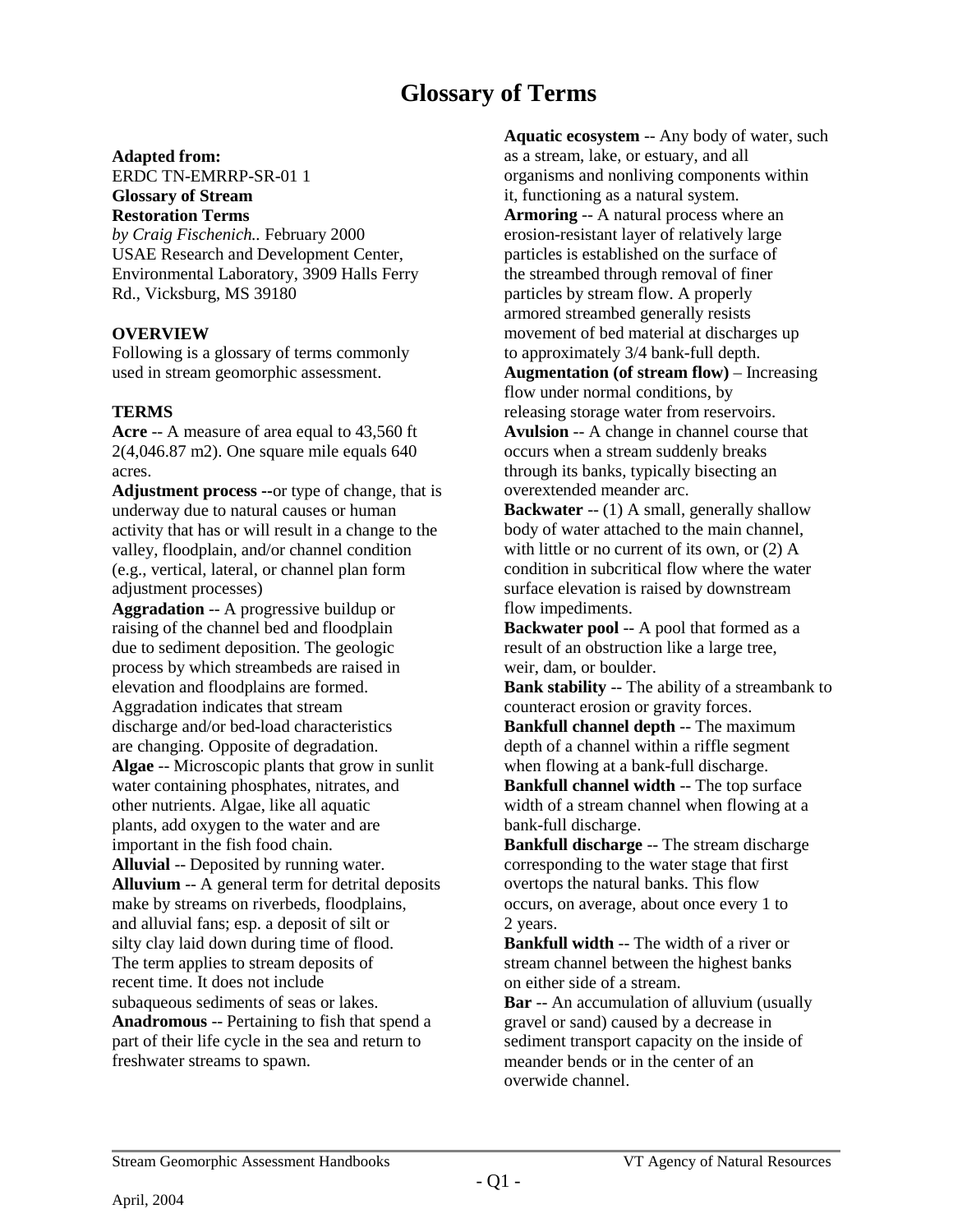**Barrier** -- A physical block or impediment to the movement or migration of fish, such as a waterfall (natural barrier) or a dam (man-made barrier).

**Base flow** -- The sustained portion of stream discharge that is drawn from natural storage sources, and not affected by human activity or regulation.

**Bed load** -- Sediment moving on or near the streambed and transported by jumping, rolling, or sliding on the bed layer of a stream. See also suspended load.

**Bed material** -- The sediment mixture that a streambed is composed of.

**Bed material load** -- That portion of the total sediment load with sediments of a size found in the streambed.

**Bed roughness** -- A measure of the irregularity of the streambed as it contributes to flow resistance. Commonly expressed as a Manning "n" value.

**Bed slope** -- The inclination of the channel bottom, measured as the elevation drop per unit length of channel.

**Benthic invertebrates** -- Aquatic animals without backbones that dwell on or in the bottom sediments of fresh or salt water. Examples: clams, crayfish, and a wide variety of worms.

**Berms** -- mounds of dirt, earth, gravel, or other fill built parallel to the stream banks designed to keep flood flows from entering the adjacent floodplain.

**Biota** -- All living organisms of a region, as in a stream or other body of water.

**Boulder** -- A large substrate particle that is larger than cobble, 256 mm in diameter.

**Braided channel** -- A stream characterized by flow within several channels, which successively meet and divide. Braiding often occurs when sediment loading is too large to be carried by a single channel.

**Braiding (of river channels)** -- Successive division and rejoining of riverflow with accompanying islands.

**Buffer strip** -- A barrier of permanent vegetation, either forest or other vegetation, between waterways and land uses such as agriculture or urban development, designed to intercept and filter out pollution before it reaches the surface water resource.

**Canopy** -- A layer of foliage in a forest stand. This most often refers to the uppermost layer of foliage, but it can be used to describe lower layers in a multistoried stand. Leaves, branches and vegetation that are above ground and/or water that provide shade and cover for fish and wildlife.

**Cascade** -- A short, steep drop in streambed elevation often marked by boulders and agitated white water.

**Catchment** -- (1) The catching or collecting of water, especially rainfall. (2) A reservoir or other basin for catching water. (3) The water thus caught. (4) A watershed.

**Channel** -- An area that contains continuously or periodically flowing water that is confined by banks and a streambed.

**Channelization** -- The process of changing (usually straightening) the natural path of a waterway.

**Clay** -- Substrate particles that are smaller than silt and generally less than 0.003 mm in diameter.

**Coarse woody debris (CWD)** -- Portion of a tree that has fallen or been cut and left in the woods. Usually refers to pieces at least 20 in. in diameter.

**Cobble** -- Substrate particles that are smaller than boulders and larger than gravels, and are generally 64-256 mm in diameter. Can be further classified as small and large cobble.

**Confluence** -- (1) The act of flowing together; the meeting or junction of two or more streams; also, the place where these

streams meet. (2) The stream or body of water formed by the junction of two or more streams; a combined flood.

**Conifer** -- A tree belonging to the order Gymnospermae, comprising a wide range of trees that are mostly evergreens.

Conifers bear cones (hence, coniferous) and have needle-shaped or scalelike leaves.

**Conservation** -- The process or means of achieving recovery of viable populations. **Contiguous habitat** -- Habitat suitable to support the life needs of a species that is distributed continuously or nearly continuously across the landscape.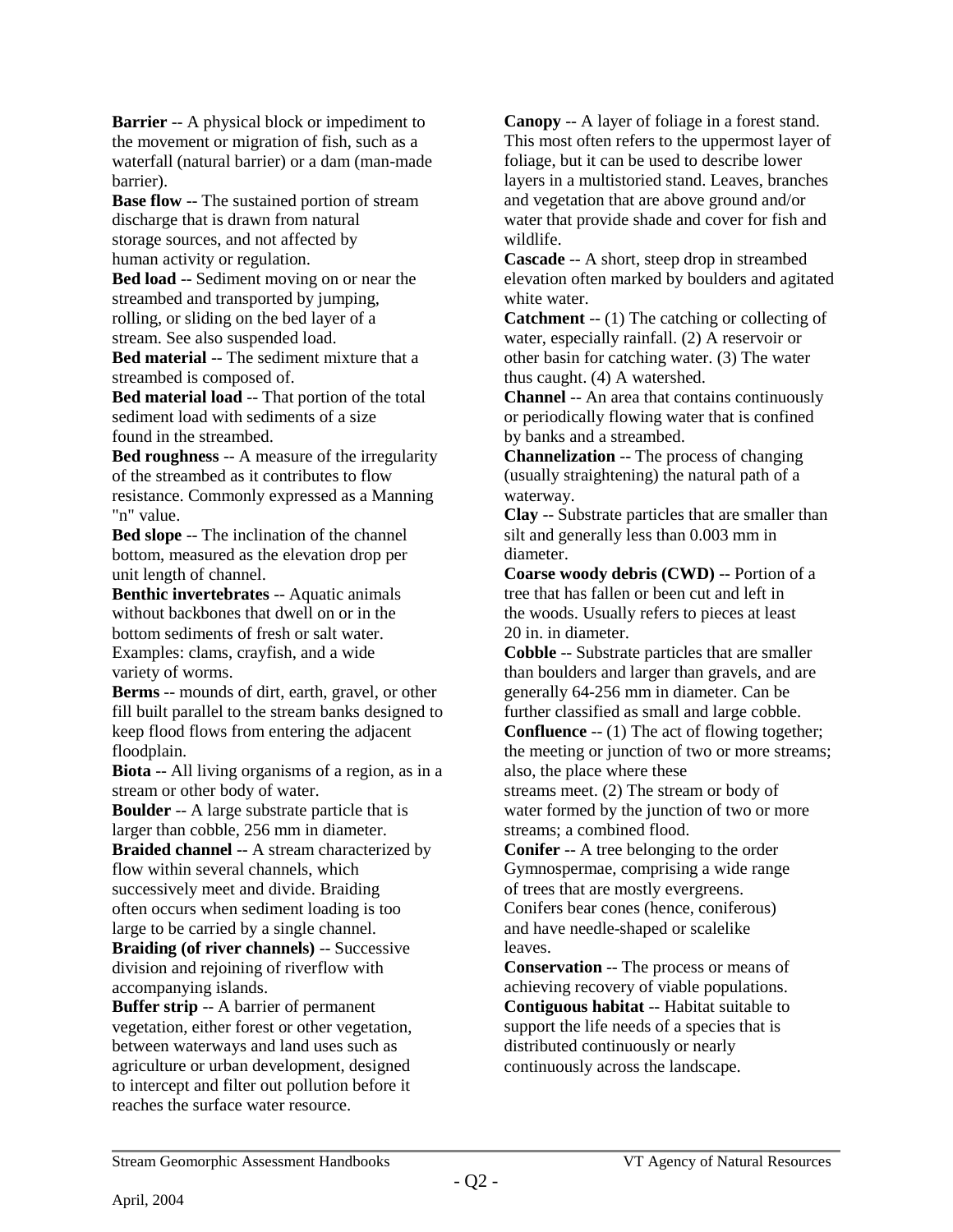**Cover** – "cover" is the general term used to describe any structure that provides refugia for fish, reptiles or amphibians. These animals seek cover to hide from predators, to avoid warm water temperatures, and to rest, by avoiding higher velocity water. These animals come in all sizes, so even cobbles on the stream bottom that are not sedimented in with fine sands and silt can serve as cover for small fish and salamanders. Larger fish and reptiles often use large boulders, undercut banks, submerged logs, and snags for cover.

**Critical shear stress** -- The minimum amount of shear stress exerted by stream currents required to initiate soil particle motion. Because gravity also contributes to

streambank particle movement but not on streambeds, critical shear stress along streambanks is less than for streambeds.

**Crown** -- The upper part of a tree or other woody plant that carries the main system of branches and the foliage.

**Crown cover** -- The degree to which the crowns of trees are nearing general contact with one another.

**Cubic feet per second (cfs)** -- A unit used to measure water flow. One cubic foot per second is equal to 449 gallons per minute. **Culvert** -- A buried pipe that allows flows to pass under a road.

**Debris flow** -- A rapidly moving mass of rock fragments, soil, and mud, with more than half of the particles being larger than sand size.

**Deciduous** -- Trees and plants that shed their leaves at the end of the growing season.

**Degradation** -- (1) A progressive lowering of the channel bed due to scour. Degradation is an indicator that the stream's discharge and/or sediment load is changing. The opposite of aggradation. (2) A decrease in value for a designated use.

**Detritus** -- is organic material, such as leaves, twigs, and other dead plant matter, that collects on the stream bottom. It may occur in clumps, such as leaf packs at the bottom of a pool, or as single pieces, such as a fallen tree branch. **Dike** -- (1) (Engineering) An embankment to confine or control water, especially one built along the banks of a river to prevent overflow of lowlands; a levee. (2) A low wall that can act as a barrier to prevent a spill

from spreading. (3) (Geology) A tabular body of igneous (formed by volcanic action) rock that cuts across the structure of adjacent rocks or cuts massive rocks.

**Dissolved oxygen (DO)** -- The amount of free (not chemically combined) oxygen dissolved in water, wastewater, or other liquid, usually expressed in milligrams per liter, parts per million, or percent of saturation.

**Ditch** -- A long narrow trench or furrow dug in the ground, as for irrigation, drainage, or a boundary line.

**Drainage area** -- The total surface area upstream of a point on a stream that drains toward that point. Not to be confused with watershed. The drainage area may include one or more watersheds.

**Drainage basin** -- The total area of land from which water drains into a specific river.

**Dredging** -- Removing material (usually sediments) from wetlands or waterways, usually to make them deeper or wider.

**Ecology** -- The study of the interrelationships of living organisms to one another and to their surroundings.

**Ecosystem** -- Recognizable, relatively homogeneous units, including the organisms they contain, their environment, and all the interactions among them.

**Embankment** -- An artificial deposit of material that is raised above the natural surface of the land and used to contain, divert, or store water, support roads or railways, or for other similar purposes.

**Embeddedness --** is a measure of the amount of surface area of cobbles, boulders, snags and other stream bottom structures that is covered with sand and silt. An embedded streambed may be packed hard with sand and silt such that rocks in the stream bottom are difficult or impossible to pick up. The spaces between the rocks are filled with fine sediments, leaving little room for fish, amphibians, and bugs to use the structures for cover, resting, spawning, and feeding. A streambed that is **not** embedded has loose rocks that are easily removed from the stream bottom, and may even "roll" on one another when you walk on them.

**Entrenchment ratio** --The width of the floodprone area divided by the bankfull width.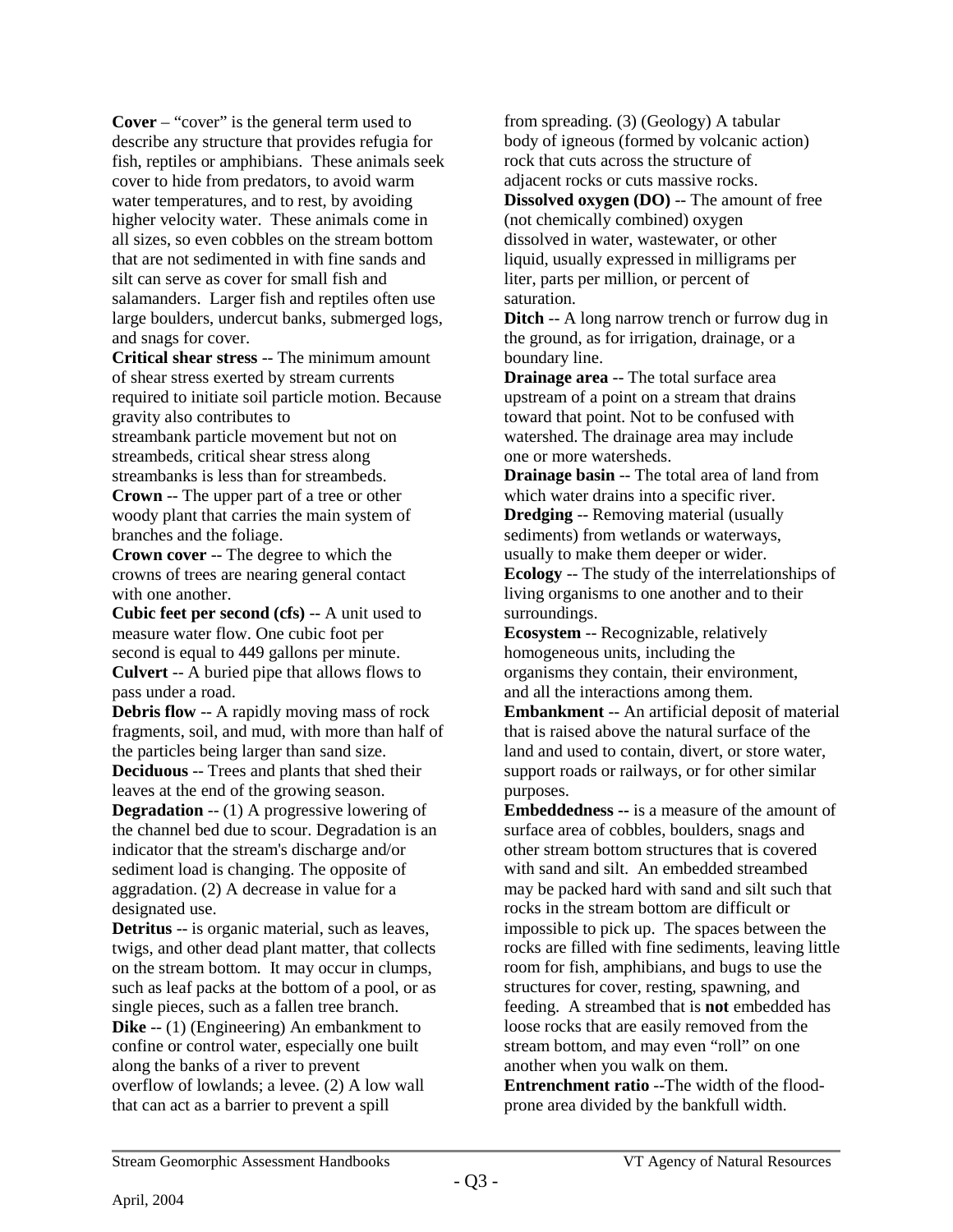**Epifaunal** – "epi" means surface, and "fauna" means animals. Thus, "epifaunal substrate" is structures in the stream (on the stream bed) that provide surfaces on which animals can live. In this case, the animals are aquatic invertebrates (such as aquatic insects and other "bugs"). These bugs live on or under cobbles, boulders, logs, and snags, and the many cracks and crevices found in these structures. In general, older decaying logs are better suited for bugs to live on/in than newly fallen "green" logs and trees.

**Ephemeral streams** -- Streams that flow only in direct response to precipitation and whose channel is at all times above the water table.

**Erosion** -- Wearing away of rock or soil by the gradual detachment of soil or rock fragments by water, wind, ice, and other mechanical, chemical, or biological forces. **Eutrophic** -- Usually refers to a nutrientenriched, highly productive body of water. **Eutrophication** -- The process of enrichment of water bodies by nutrients.

**Flash Flood** -- A sudden flood of great volume, usually caused by a heavy rain. Also, a flood that crests in a short length of time and is often characterized by high velocity flows.

**Floodplain** -- Land built of sediment that is regularly covered with water as a result of the flooding of a nearby stream.

**Floodplain (100-year)** -- The area adjacent to a stream that is on average inundated once a century.

**Floodplain Function –** Flood water access of floodplain which effects the velocity, depth, and slope (stream power) of the flood flow thereby influencing the sediment transport characteristics of the flood (i.e., loss of floodplain access and function may lead to higher stream power and erosion during flood). **Flow** -- The amount of water passing a particular point in a stream or river, usually expressed in cubic feet per second (cfs).

**Fluvial** -- Migrating between main rivers and tributaries. Of or pertaining to streams or rivers.

**Ford** -- A shallow place in a body of water, such as a river, where one can cross by walking or riding on an animal or in a vehicle.

**Fry** -- A recently hatched fish.

**Gabion** -- A wire basket or cage that is filled with gravel or cobble and generally used to stabilize streambanks.

**Gaging station** -- A particular site in a stream, lake, reservoir, etc., where hydrologic data are obtained.

**Gallons per minute (gpm)** -- A unit used to measure water flow.

**Geographic information system (GIS)** -- A computer system capable of storing and manipulating spatial data.

**Geomorphology** -- A branch of both physiography and geology that deals with the form of the earth, the general configuration of its surface, and the changes that take place due to erosion of the primary elements and the buildup of erosional debris.

**Glide** -- A section of stream that has little or no turbulence.

**Gradient** -- Vertical drop per unit of horizontal distance.

**Grass/forb** -- Herbaceous vegetation. **Gravel** -- An unconsolidated natural accumulation of rounded rock fragments, mostly of particles larger than sand (diameter greater than 2 mm), such as boulders, cobbles, pebbles, granules, or any combination of these.

**Groundwater** -- Subsurface water and underground streams that can be collected with wells, or that flow naturally to the earth's surface through springs.

**Groundwater basin** -- A groundwater reservoir, defined by an overlying land surface and the underlying aquifers that contain water stored in the reservoir. In some cases, the boundaries of successively deeper aquifers may differ and make it difficult to define the limits of the basin.

**Groundwater recharge** -- Increases in groundwater storage by natural conditions or by human activity. See also artificial recharge.

**Groundwater table** -- The upper surface of the zone of saturation, except where the surface is formed by an impermeable body. **Habitat** -- The local environment in which organisms normally live and grow.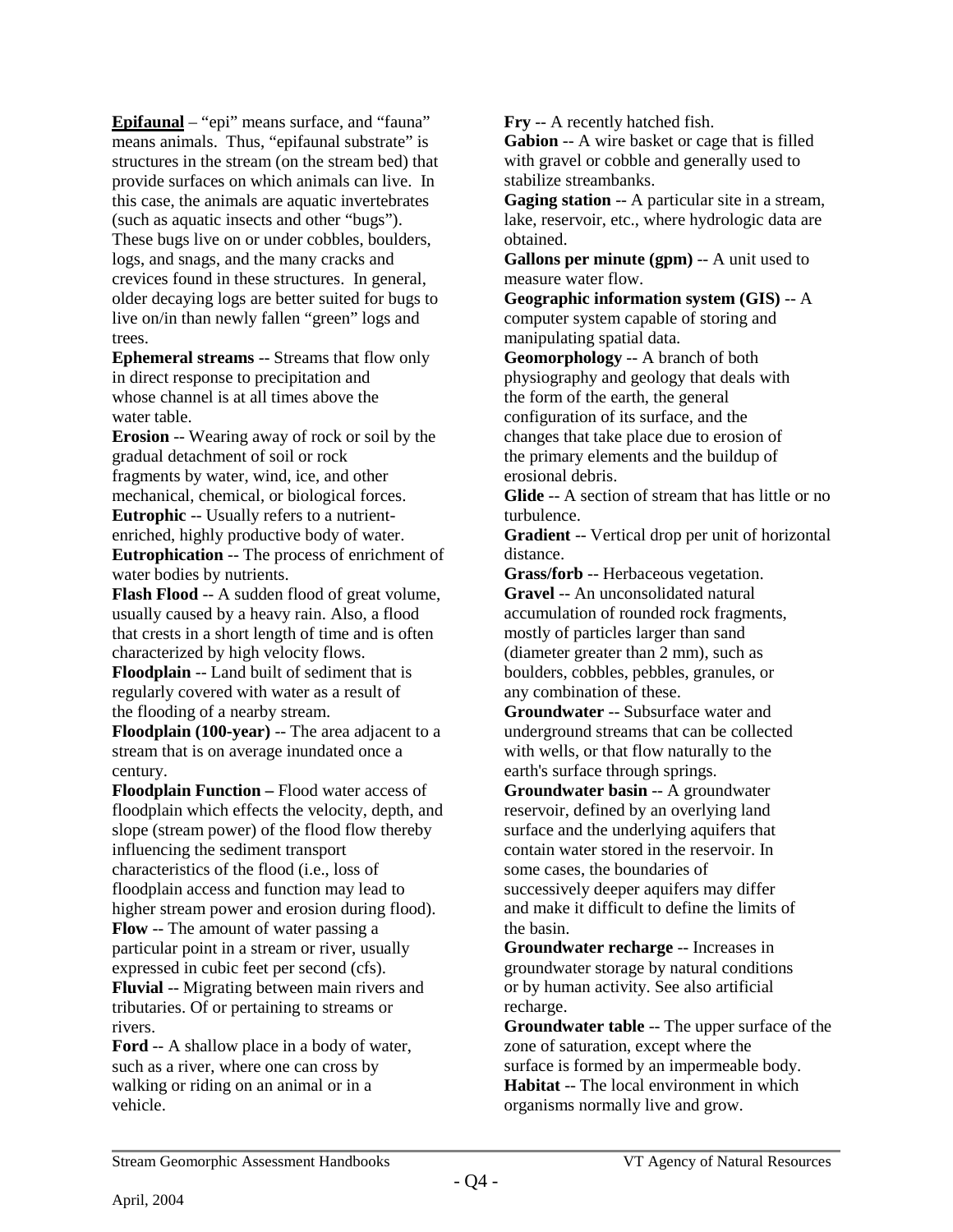**Habitat diversity** -- The number of different types of habitat within a given area.

**Habitat fragmentation** -- The breaking up of habitat into discrete islands through modification or conversion of habitat by management activities.

**Headwater** -- Referring to the source of a stream or river.

**High gradient streams --** typically appear as steep cascading streams, step/pool streams, or streams that exhibit riffle/pool sequences. Most of the streams in Vermont are high gradient streams.

**Hydraulic gradient** -- The slope of the water surface. See also streambed gradient.

**Hydraulic radius** -- The cross-sectional area of a stream divided by the wetted perimeter.

**Hydric** -- Wet.

**Hydrograph** -- A curve showing stream discharge over time.

**Hydrologic balance** -- An accounting of all water inflow to, water outflow from, and changes in water storage within a hydrologic unit over a specified period of time.

**Hydrologic region** -- A study area, consisting of one or more planning subareas, that has a common hydrologic character.

**Hydrologic unit** -- A distinct watershed or river basin defined by an 8-digit code.

**Hydrology** -- The scientific study of the water of the earth, its occurrence, circulation and distribution, its chemical and physical properties, and its interaction with its environment, including its relationship to living things.

**Hyporheic zone** -- The area under the stream channel and floodplain where groundwater and the surface waters of the stream are exchanged freely.

**Improved paths** – Paths that are maintained and typically involve paved, gravel or macadam surfaces.

**Incised river** -- A river that erodes its channel by the process of degradation to a lower base level than existed previously or is

consistent with the current hydrology.

**Incision ratio** -- The low bank height divided by the bankfull maximum depth.

**Infiltration (soil)** -- The movement of water

through the soil surface into the soil.

**Inflow** -- Water that flows into a stream, lake, **Instream cover** -- The layers of vegetation, like trees, shrubs, and overhanging vegetation, that are in the stream or immediately adjacent to the wetted channel.

**Instream flows** -- (1) Portion of a flood flow that is contained by the channel. (2) A minimum flow requirement to maintain ecological health in a stream.

**Instream use** -- Use of water that does not require diversion from its natural watercourse. For example, the use of water for navigation, recreation, fish and wildlife, aesthetics, and scenic enjoyment.

**Intermittent stream** -- Any nonpermanent flowing drainage feature having a definable channel and evidence of scour or deposition. This includes what are sometimes referred to as ephemeral streams if they meet these two criteria.

**Irrigation diversion** -- Generally, a ditch or channel that deflects water from a stream channel for irrigation purposes.

**Islands** – mid-channel bars that are above the average water level and have established woody vegetation.

**Lake** – An inland body of standing water deeper than a pond, an expanded part of a river, a reservoir behind a dam

**Landslide** -- A movement of earth mass down a steep slope.

Large woody debris (LWD) -- Pieces of wood at least 6 ft. long and 1 ft. in diameter (at the large end) contained, at least partially, within the bankfull channel.

**Levee** -- An embankment constructed to prevent a river from overflowing (flooding). **Limiting factor** -- A requirement such as food, cover, or another physical, chemical, or biological factor that is in shortest supply with respect to all resources necessary to sustain life and thus "limits" the size or retards production of a population.

**Low gradient --** streams typically appear slow moving and winding, and have poorly defined riffles and pools. These streams are usually found in the large valley bottoms of the Champlain Valley and occasionally in high wet meadows. The lower reaches of the Otter Creek,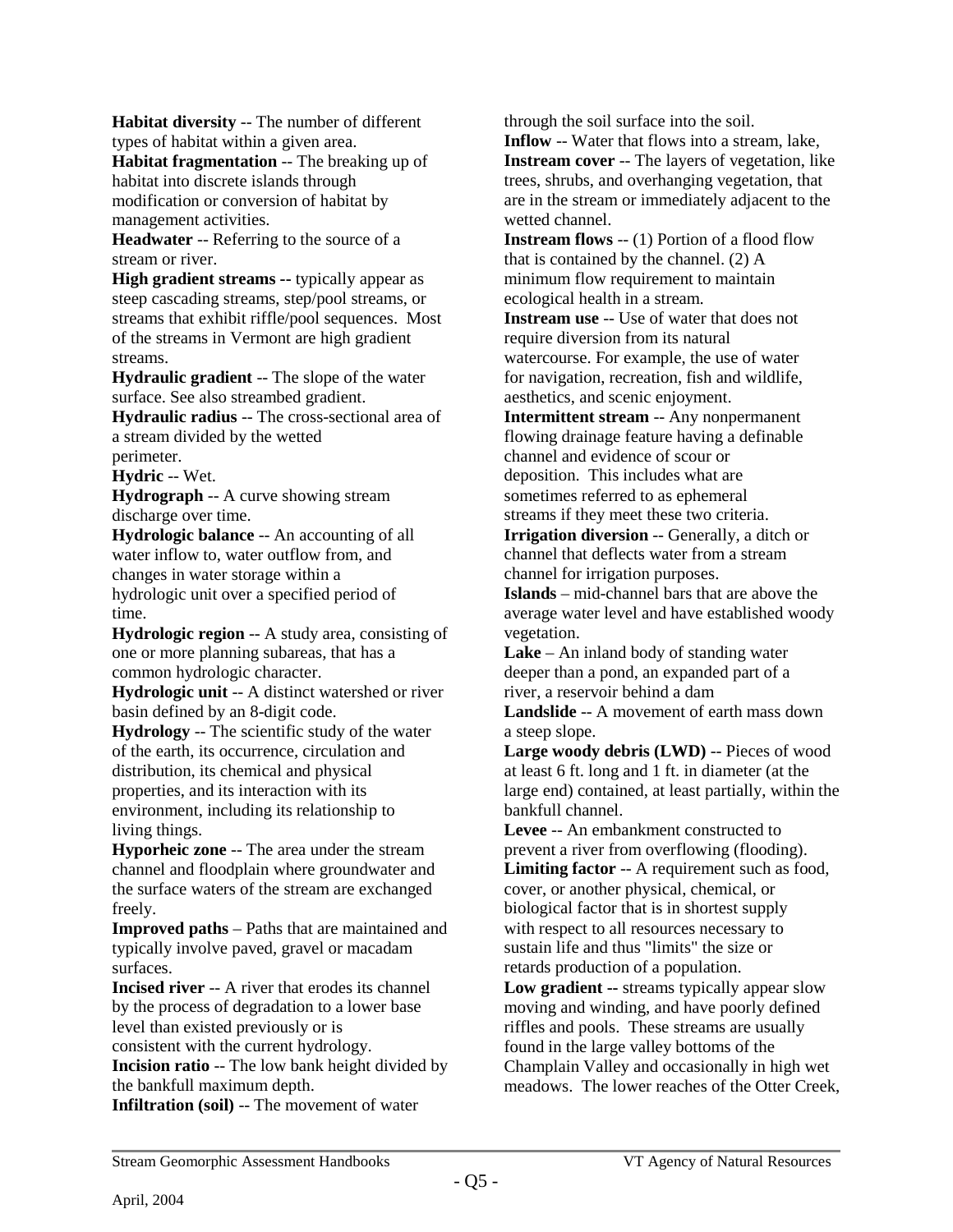Lewis Creek, and Poultney River are all areas you are likely to find low gradient streams.

**Macroinvertebrate** -- Invertebrates visible to the naked eye, such as insect larvae and crayfish.

**Macrophytes** -- Aquatic plants that are large enough to be seen with the naked eye. **Mainstem** -- The principal channel of a drainage system into which other smaller streams or rivers flow.

**Mass movement** -- The downslope movement of earth caused by gravity. Includes but is not limited to landslides, rock falls, debris avalanches, and creep. It does not however, include surface erosion by running water. It may be caused by natural erosional processes, or by natural disturbances (e.g., earthquakes or fire events) or human disturbances (e.g., mining or road construction).

**Mean annual discharge** -- Daily mean discharge averaged over a period of years. Mean annual discharge generally fills a channel to about one-third of its bank-full depth.

**Mean velocity** -- The average cross-sectional velocity of water in a stream channel. Surface values typically are much higher than bottom velocities. May be

approximated in the field by multiplying the surface velocity, as determined with a float, times 0.8.

**Meander** -- The winding of a stream channel, usually in an erodible alluvial valley. A series of sine-generated curves characterized by curved flow and alternating banks and shoals.

**Meander amplitude** -- The distance between points of maximum curvature of successive meanders of opposite phase in a direction normal to the general course of the meander belt, measured between center lines of channels.

**Meander belt width** -- the distance between lines drawn tangential to the extreme limits of fully developed meanders. Not to be confused with meander amplitude.

**Meander length** -- The lineal distance downvalley between two corresponding points of successive meanders of the same phase.

**Mid-channel Bars** – bars located in the channel away from the banks, generally found in areas where the channel runs straight. Mid-channel bars caused by recent channel instability are unvegetated.

**Milligrams per liter (mg/l)** -- The weight in milligrams of any substance dissolved in 1 liter of liquid; nearly the same as parts per million by weight.

**Natural flow** -- The flow past a specified point on a natural stream that is unaffected by stream diversion, storage, import, export, return flow, or change in use caused by modifications in land use.

**Outfall** -- The mouth or outlet of a river, stream, lake, drain or sewer.

**Oxbow** -- An abandoned meander in a river or stream, caused by cutoff. Used to describe the U-shaped bend in the river or the land within such a bend of a river.

**Peat** -- Partially decomposed plants and other organic material that build up in poorly drained wetland habitats.

**Perched groundwater -- Groundwater** supported by a zone of material of low permeability located above an underlying main body of groundwater with which it is not hydrostatically connected.

**Perennial streams** -- Streams that flow continuously.

**Permeability** -- The capability of soil or other geologic formations to transmit water.

**pH** -- The negative logarithm of the molar concentration of the hydrogen ion, or, more simply acidity.

**Point bar** -- The convex side of a meander bend that is built up due to sediment deposition.

**Pond** -- A body of water smaller than a lake, often artificially formed.

**Pool** -- A reach of stream that is characterized by deep, low-velocity water and a smooth surface.

Pool/riffle ratio -- The ratio of surface area or length of pools to the surface area or length of riffles in a given stream reach; frequently expressed as the relative percentage of each category. Used to describe fish habitat rearing quality.

**Potential plant height --** the height to which a plant, shrub or tree would grow if undisturbed.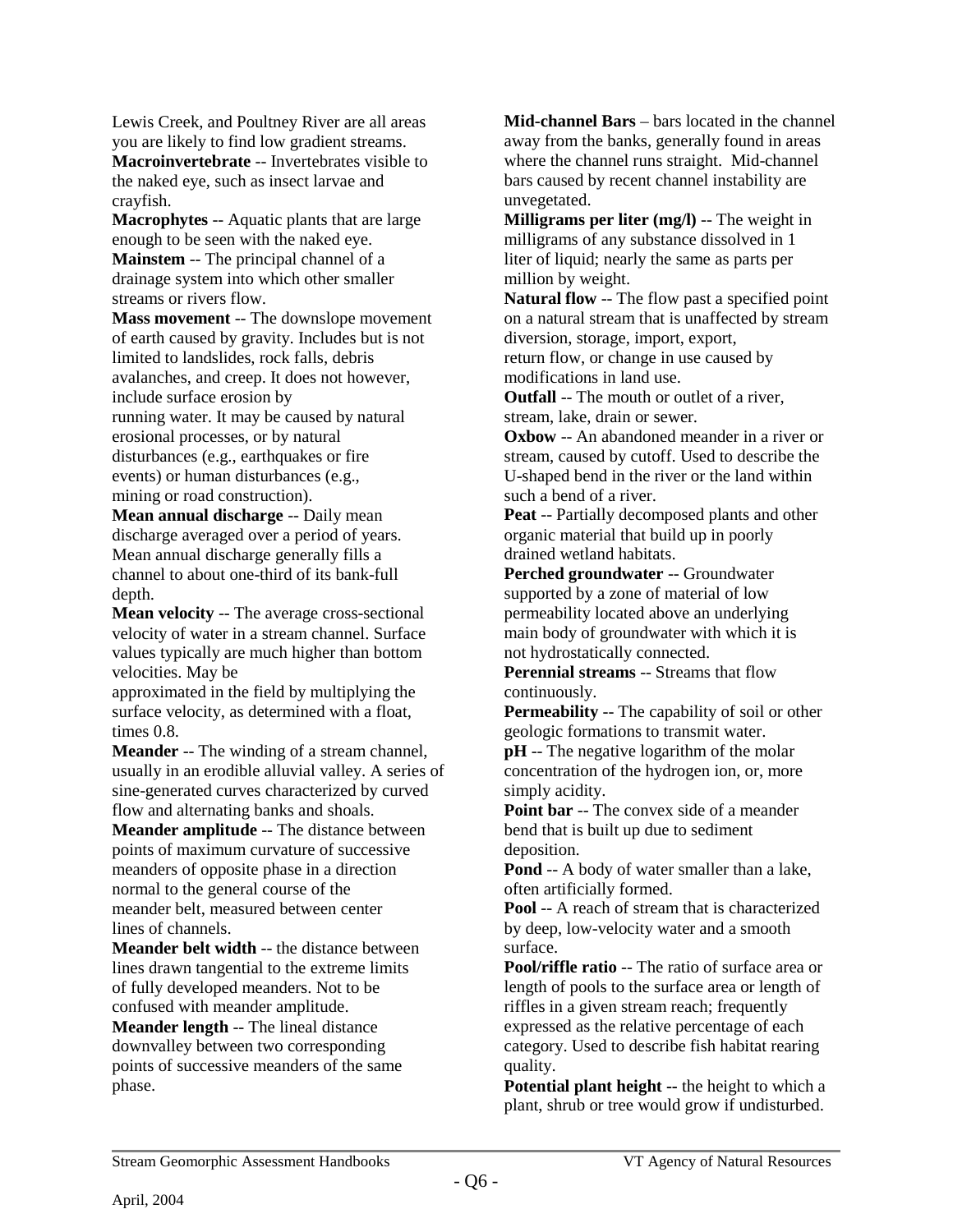**Probability of exceedence -- The probability** that a random flood will exceed a specified magnitude in a given period of time. **Railroads** – Used or unused railroad infrastructure.

**Rapids** -- A reach of stream that is characterized by small falls and turbulent, high-velocity water.

**Reach** -- A section of stream having relatively uniform physical attributes, such as valley confinement, valley slope, sinuosity, dominant bed material, and bed form, as determined in the Phase 1 assessment.

**Rearing habitat** -- Areas in rivers or streams where juvenile fish find food and shelter to live and grow.

**Regime theory** -- A theory of channel formation that applies to streams that make a part of their boundaries from their transported sediment load and a portion of their transported sediment load from their boundaries. Channels are considered in regime or equilibrium when bank erosion and bank formation are equal.

**Restoration** -- The return of an ecosystem to a close approximation of its condition prior to disturbance.

**Riffle** -- A reach of stream that is characterized by shallow, fast-moving water broken by the presence of rocks and boulders.

**Riffle/step frequency --** ratio of the distance between riffles to the stream width.

**Riparian area** -- An area of land and vegetation adjacent to a stream that has a direct effect on the stream. This includes woodlands, vegetation, and floodplains.

**Riparian buffer** is the width of naturally vegetated land adjacent to the stream between the top of the bank (or top of slope, depending on site characteristics) and the edge of other land uses. A buffer is largely undisturbed and consists of the trees, shrubs, groundcover plants, duff layer, and naturally uneven ground surface. The buffer serves to protect the water body from the impacts of adjacent land uses.

**Riparian corridor** includes lands defined by the lateral extent of a stream's meanders necessary to maintain a stable stream dimension, pattern, profile, and sediment regime. For instance, in stable pool-riffle streams, riparian corridors may

be as wide as 10-12 times the channel's bankfull width. In addition the riparian corridor typically corresponds to the land area surrounding and including the stream that supports (or could support if unimpacted) a distinct ecosystem, generally with abundant and diverse plant and animal communities (as compared with upland communities).

**Riparian habitat** -- The aquatic and terrestrial habitat adjacent to streams, lakes, estuaries, or other waterways.

**Riparian** -- Located on the banks of a stream or

other body of water.

**Riparian vegetation** -- The plants that grow adjacent to a wetland area such as a river, stream, reservoir, pond, spring, marsh, bog, meadow, etc., and that rely upon the hydrology of the associated water body.

**Ripple** -- (1) A specific undulated bed form found in sand bed streams. (2) Undulations or waves on the surface of flowing water.

**Riprap** -- Rock or other material with a specific mixture of sizes referred to as a "gradation," used to stabilize streambanks or riverbanks from erosion or to create habitat features in a stream. **River channels --** Large natural or artificial

open streams that continuously or periodically contain moving water, or which form a connection between two bodies of water.

**River miles --** Generally, miles from the mouth of a river to a specific destination or, for upstream tributaries, from the confluence with the main river to a specific destination.

**River reach** -- Any defined length of a river. **River stage** -- The elevation of the water surface at a specified station above some arbitrary zero datum (level).

**Riverine** -- Relating to, formed by, or resembling a river including tributaries, streams, brooks, etc.

**Riverine habitat** -- The aquatic habitat within streams and rivers.

**Roads -** Transportation infrastructure. Includes private, town, state roads, and roads that are dirt, gravel, or paved.

**Rock** -- A naturally formed mass of minerals. **Rootwad** -- The mass of roots associated with a tree adjacent to or in a stream that provides refuge for fish and other aquatic life.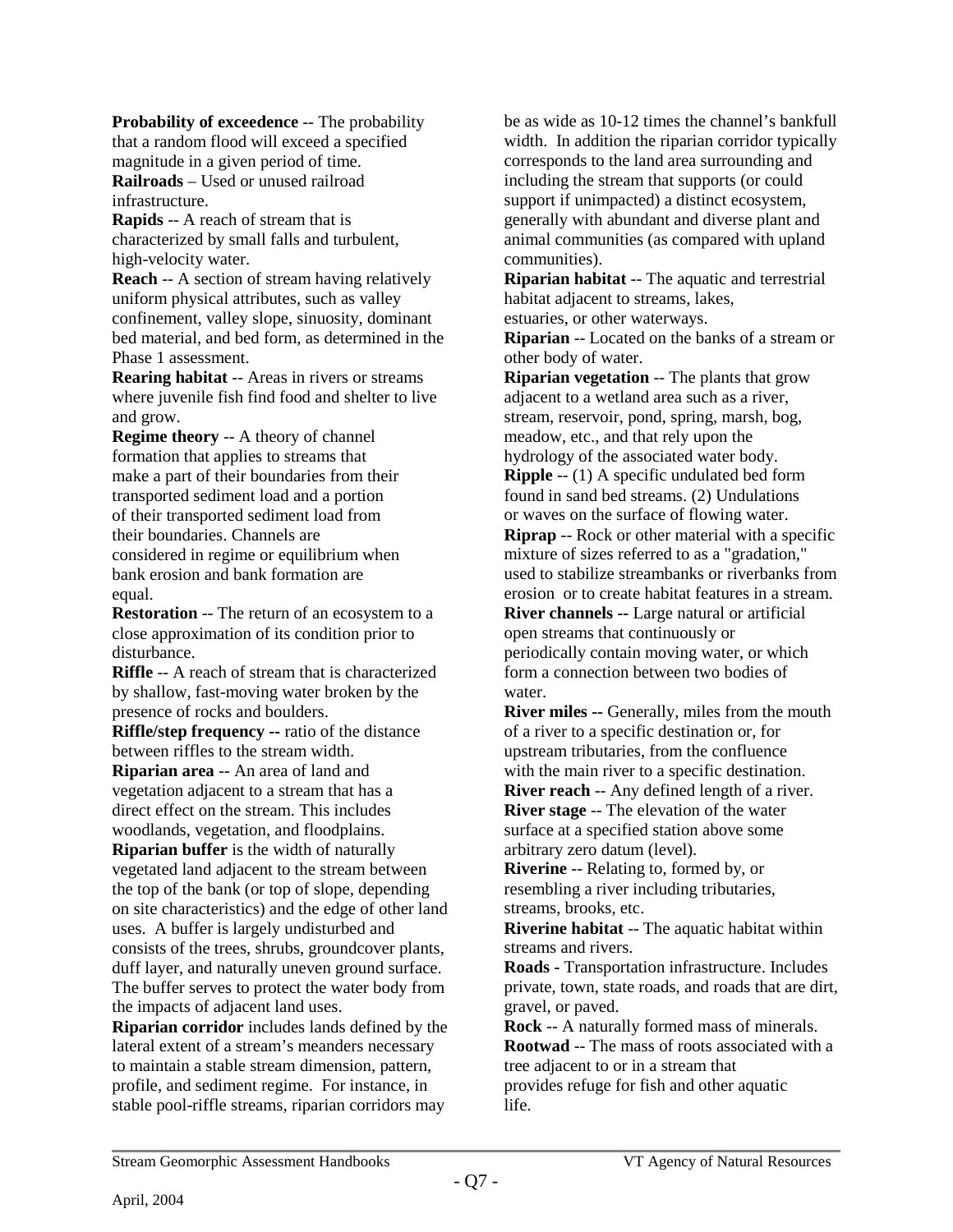**Run (in stream or river)** -- A reach of stream characterized by fast-flowing, low-turbulence water.

**Runoff** -- Water that flows over the ground and reaches a stream as a result of rainfall or snowmelt.

**Sand** -- Small substrate particles, generally from 0.06 to 2 mm in diameter. Sand is larger than silt and smaller than gravel. **Scour** -- The erosive action of running water in streams, which excavates and carries away material from the bed and banks. Scour may occur in both earth and solid rock material and can be classed as general, contraction, or local scour.

**Sediment** -- Soil or mineral material transported by water or wind and deposited in streams or other bodies of water.

**Sedimentation -- (1) The combined processes** of soil erosion, entrainment, transport, deposition, and consolidation. (2)

Deposition of sediment. **Seepage** -- The gradual movement of a fluid

into, through, or from a porous medium. **Segment:** A relatively homogenous section of stream contained within a reach that has the same reference stream characteristics but is distinct from other segments in the reach in one or more of the following parameters: degree of floodplain encroachment, presence/absence of grade controls, bankfull channel dimensions (W/D ratio, entrenchment), channel sinuosity and slope, riparian buffer and corridor conditions, abundance of springs/seeps/adjacent wetlands/stormwater inputs, and degree of channel alterations.

**Sensitivity** --of the valley, floodplain, and/or channel condition to change due to natural causes and/or anticipated human activity. **Shoals** – unvegetated deposits of gravels and cobbles adjacent to the banks that have a height less than the average water level. In channels that are over-widened, the stream does not have the power to transport these larger sediments, and thus they are deposited throughout the channel as shoals.

**Silt** -- Substrate particles smaller than sand and larger than clay (3 to 60 mm).

**Siltation** -- The deposition or accumulation of fine soil particles.

**Sinuosity** -- The ratio of channel length to

direct down-valley distance. Also may be expressed as the ratio of down-valley slope to channel slope.

**Slope** -- The ratio of the change in elevation over distance.

**Slope stability** -- The resistance of a natural or artificial slope or other inclined surface to failure by mass movement.

**Snag** -- Any standing dead, partially dead, or defective (cull) tree at least 10 in. in diameter at breast height and at least 6 ft tall. Snags are important riparian habitat features.

**Spawning** -- The depositing and fertilizing of eggs (or roe) by fish and other aquatic life. **Spillway** -- A channel for reservoir overflow. **Stable channel** -- A stream channel with the right balance of slope, planform, and cross section to transport both the water and sediment load without net long-term bed or bank sediment deposition or erosion throughout the stream segment. **Stone** -- Rock or rock fragments used for construction.

**Straightening --** the removal of meander bends, often done in towns and along roadways, railroads, and agricultural fields.

**Stream** -- A general term for a body of water flowing by gravity; natural watercourse containing water at least part of the year. In hydrology, the term is generally applied to the water flowing in a natural narrow channel as distinct from a canal.

**Stream banks** are features that define the channel sides and contain stream flow within the channel; this is the portion of the channel bank that is between the toe of the bank slope and the bankfull elevation. The banks are distinct from the streambed, which is normally wetted and provides a substrate that supports aquatic organisms. The top of bank is the point where an abrupt change in slope is evident, and where the stream is generally able to overflow the banks and enter the adjacent floodplain during flows at or exceeding the average annual high water.

**Stream channel** -- A long narrow depression shaped by the concentrated flow of a stream and covered continuously or periodically by water.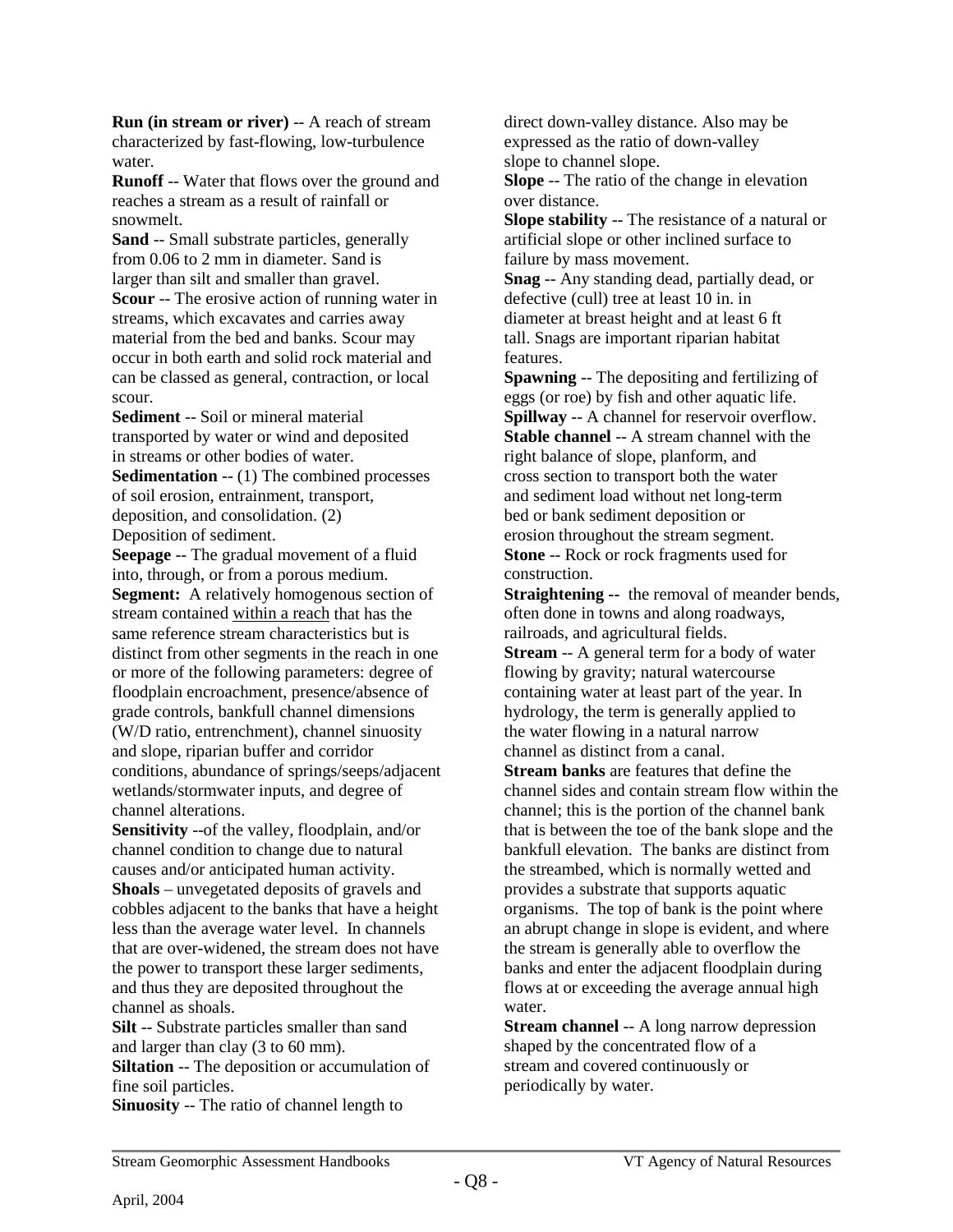**Stream condition --** Given the land use, channel and floodplain modifications documented at the assessment sites, the current degree of change in the channel and floodplain from the reference condition for parameters such as dimension, pattern, profile, sediment regime, and vegetation.

**Stream gradient** -- A general slope or rate of change in vertical elevation per unit of horizontal distance of the bed, water surface, or energy grade of a stream.

**Stream morphology** -- The form and structure of streams.

**Stream order** -- A hydrologic system of stream classification. Each small unbranched tributary is a first-order stream. Two first-order streams join to make a second-order stream. A thirdorder stream has only first-and second-order tributaries, and so forth.

**Stream reach** -- An individual segment of stream that has beginning and ending points defined by identifiable features such as where a tributary confluence changes the channel character or order.

**Stream type** -- Gives the overall physical characteristics of the channel and helps predict the reference or stable condition of the reach. **Streambank armoring –** The installation of concrete walls, gabions, stone riprap, and other large erosion resistant material along stream banks.

**Streambank erosion** -- The removal of soil from streambanks by flowing water.

**Streambank stabilization -- The lining of** streambanks with riprap, matting, etc., or other measures intended to control erosion. **Streambed** -- (1) The unvegetated portion of a

channel boundary below the baseflow level. (2) The channel through which a natural stream of water runs or used to run, as a dry streambed.

**Streamflow** -- The rate at which water passes a given point in a stream or river, usually expressed in cubic feet per second (cfs).

**Step (in a river system) --** A step is a steep, step-like feature in a high gradient stream (> 2%). Steps are composed of large boulders lines across the stream. Steps are important for providing grade-control, and for dissipating energy. As fast-shallow water flows over the

steps it takes various flow paths thus dissipating energy during high flow events.

**Substrate** -- (1) The composition of a streambed, including either mineral or organic materials. (2) Material that forms an attachment medium for organisms. **Surface erosion** -- The detachment and transport of soil particles by wind, water, or gravity. Or a group of processes whereby soil materials are removed by running water, waves and currents, moving ice, or wind.

**Surface water** -- All waters whose surface is naturally exposed to the atmosphere, for example, rivers, lakes, reservoirs, ponds, streams, impoundments, seas, estuaries, etc., and all springs, wells, or other collectors directly influenced by surface water.

**Suspended sediment** -- Sediment suspended in a fluid by the upward components of turbulent currents, moving ice, or wind.

**Suspended sediment load** -- That portion of a stream's total sediment load that is transported within the body of water and has very little contact with the streambed. **Tailwater** -- (1) The area immediately downstream of a spillway. (2) Applied irrigation water that runs off the end of a field.

**Thalweg** -- (1) The lowest thread along the axial part of a valley or stream channel. (2) A subsurface, groundwater stream percolating beneath and in the general direction of a surface stream course or valley. (3) The middle, chief, or deepest part of a navigable channel or waterway. **Tractive Force** --The drag on a streambed

or bank caused by passing water, which tends to pull soil particles along with the streamflow.

**Transpiration** -- An essential physiological process in which plant tissues give off water vapor to the atmosphere.

**Tributary** -- A stream that flows into another stream, river, or lake.

**Turbidity** -- A measure of the content of suspended matter that interferes with the passage of light through the water or in which visual depth is restricted. Suspended sediments are only one